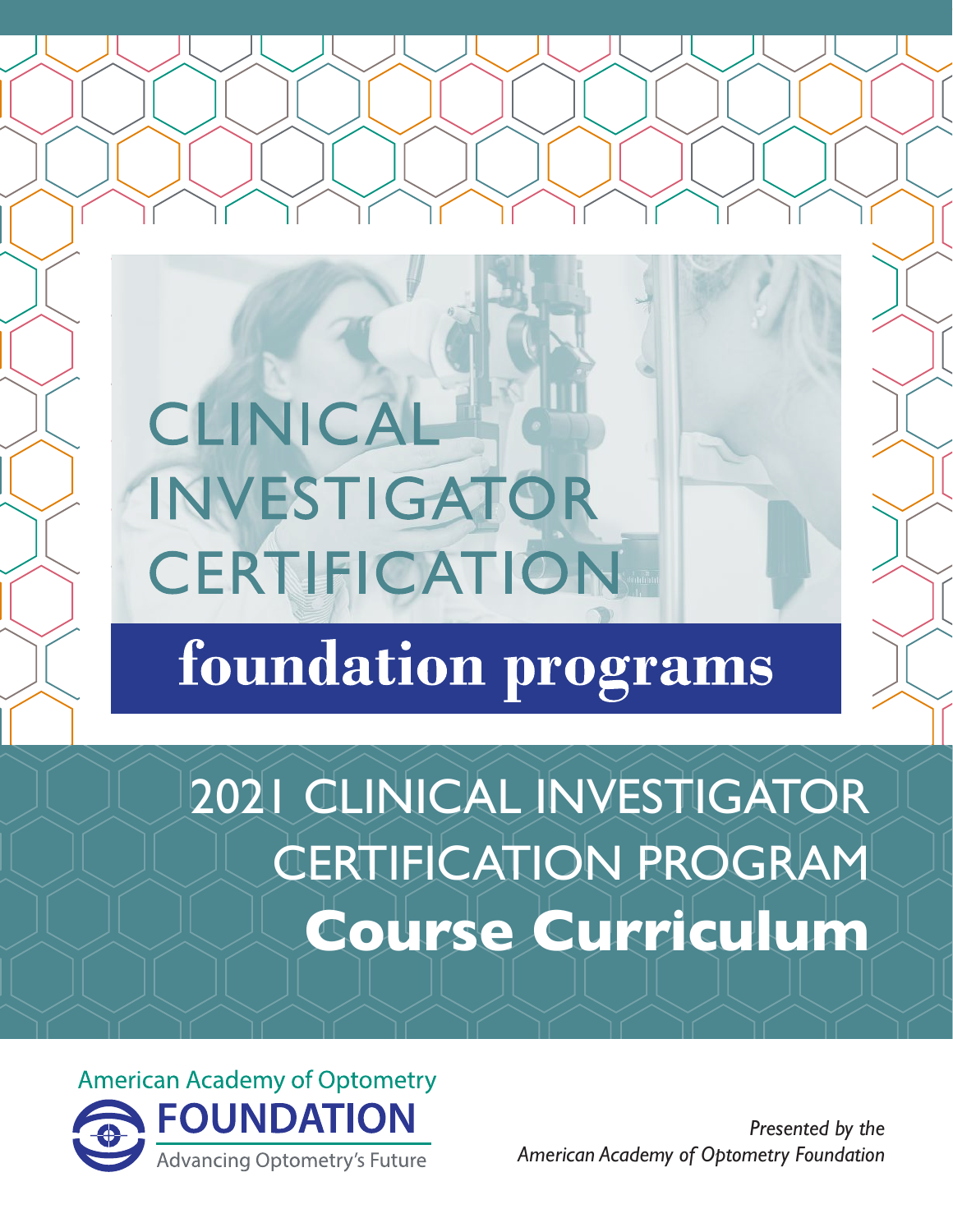The Clinical Investigator Certification Program is an eight week (two hours a week) virtual program in which practicing optometrists will learn skills required to serve as a clinical investigator for sponsored research within their current practice setting. Additionally, attendees will gain an understanding of prerequisites to serving as an investigational site, conducting rigorous, sponsored, clinical trials. Each of the outlined sessions will involve a lecture component as well as breakouts for open discussion.

## **Learning Objectives:**

- Understand the responsibilities of an investigator conducting a clinical trial
- **Pearls for investigational** study involvement
- Understand the basic concepts of clinical trial design (three sessions)
- Understand the concepts related to human subject research (two sessions)
- Review basics in statistics specific to clinical trials, and learn how to avoid data bias and error
- Understand the administrative/management aspects of research

## **Course Curriculum Outline:**

## **Session 1: Pearls on Getting Involved in Clinical Research**

*Instructor: Katherine Weise, OD, MBA, FAAO*

## **I. What's Your "Why" to Becoming a Clinical Investigator?**

- A. Take your learning to a new level
	- 1. Enhance writing and literature review skills
	- 2. Broaden your areas of expertise for speaking opportunities
- B. Answer your patient's questions with the latest research- your own!
- C. Offer novel treatments to patients
- D. Create a higher standard of care for patients
- E. Foster creative thinking in patient management
- F. Become a key opinion leader
- G. Boost office prestige
- H. Generate an alternative revenue stream
- I. Create variety within the workday
- J. Become part of a multi-center team of investigators
- K. Impact future clinical care of patients well outside the walls of your office
- L. Collaborate with diverse colleagues
- M. Propel academic advancement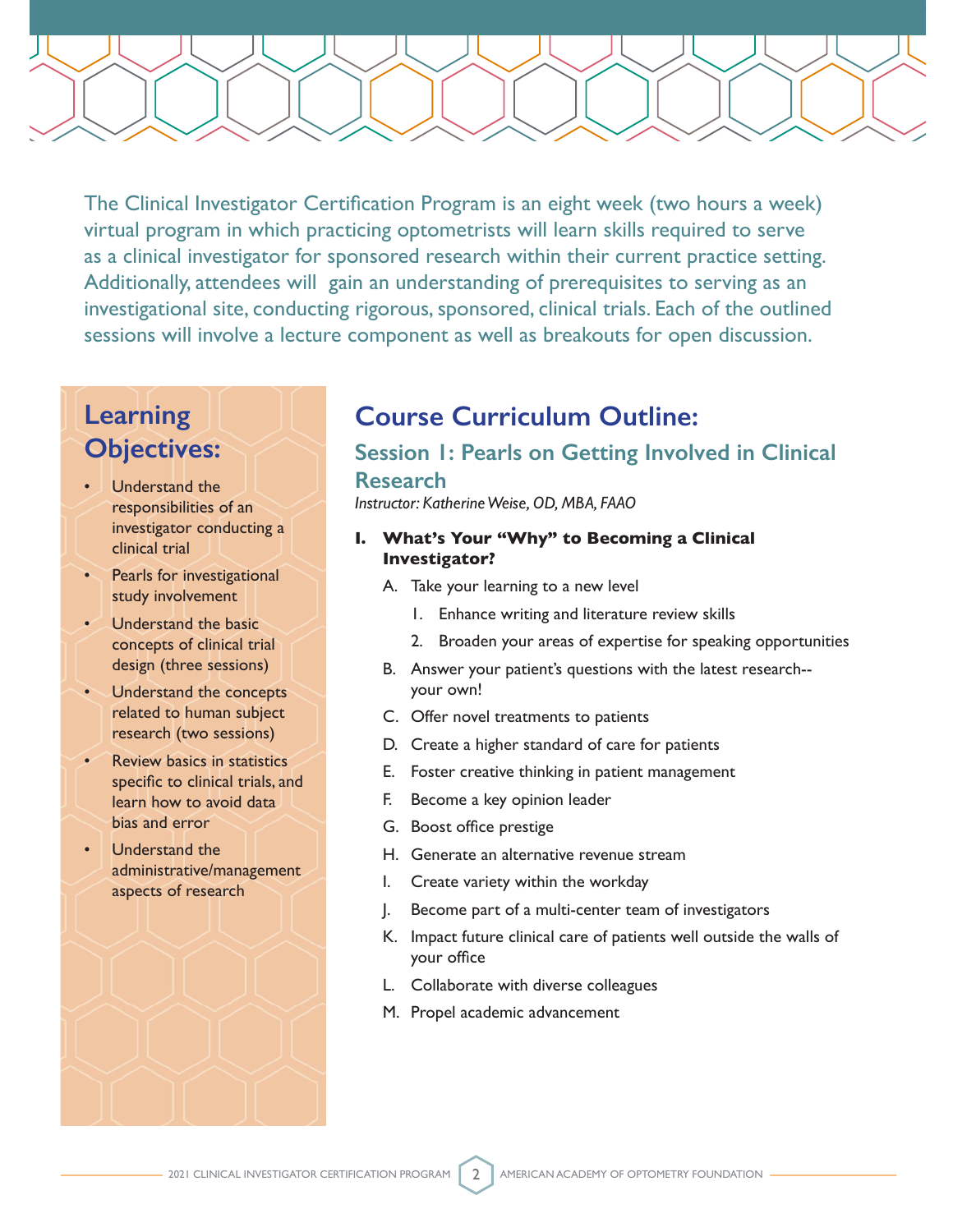

#### **II. Should I Conduct a Trial in My Office?**

- A. Investigator Responsibilities
	- 1. Do I have time for this endeavor?
	- 2. A brief overview and checklist
- B. Team Responsibilities: Sub-investigators and Coordinators
	- 1. Are they on board?
	- 2. Do I have time to train them?
- C. Study Concepts important for Rigor and Ethics
	- 1. Equipoise: What is it and do I have it?
		- a. Investigator
		- b. Professional/Community
		- c. Recruitment Pool
	- 2. Conflict of Interest:
		- a. Do I have a conflict that would prevent me from ethically moving forward?
	- 3. Scientific Misconduct:
		- a. What is it?
		- b. Do I know enough to know how to do it right and am I willing to take on study risks and remain dedicated to the study?

## **III. Potential Course Outcome Measures: Get More Involved in Research and Advance Your Research Skills**

- A. Serve on a local Investigational Review Board (IRB)
	- 1. Qualification requirements
	- 2. Time commitment
- B. Join a multi-centered research network on your topic of interest
- C. Explore the method for study question generation, study development, and research team selection
- D. Experience new positions in clinical trials
- E. Network with sponsors and mentors
- F. Serve as a reviewer for a journal
- G. Serve as a reviewer for grants
- H. Attend research-oriented meetings
- I. Join field-specific societies or research networks

## **IV. Getting Started: Critical Reading of Peer-Reviewed Research Articles**

A. Bootcamp basics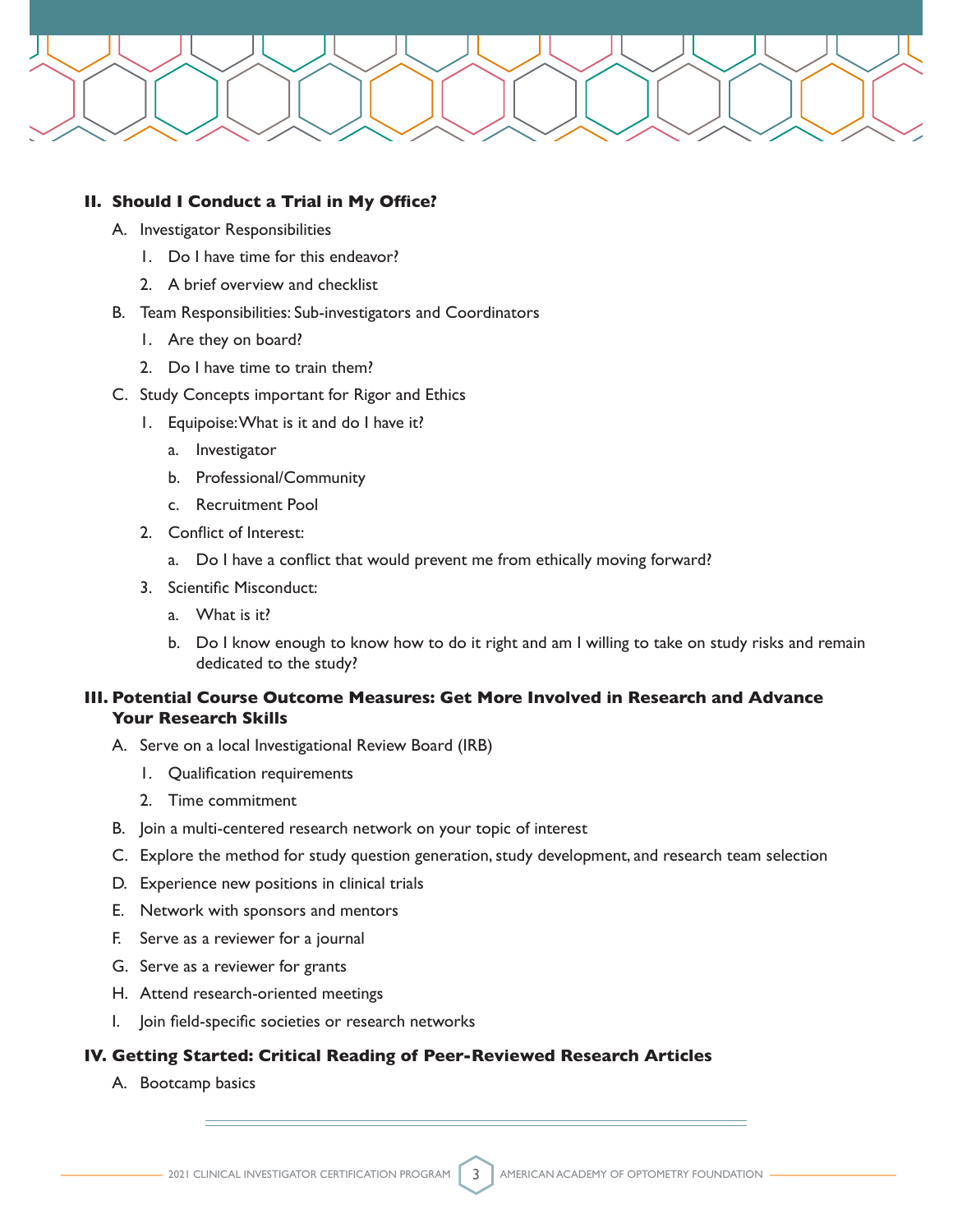

## **Session 2: Basic Concepts of Clinical Trial Design - Part 1**

*Instructor: Robin Chalmers, OD, FAAO*

## **I. What is a Clinical Trial?**

- A. Prospective
- B. Employs one or more interventions
- C. Compares effects and value of intervention against a control or other comparator (e.g. placebo or other interventions)
- D. Human subject clinical trials

## **II. What isn't a clinical trial?**

## **III. Study Types**

- A. Descriptive (Non-analytic): Provides an overview of what is happening in a population (e.g. prevalence, incidence, or experience of a group) but does not try to quantify relationship
	- 1. Case Reports
	- 2. Case Series
	- 3. Survey (Cross Sectional)
	- 4. Qualitative
- B. Analytic: Attempts to quantify the relationship between two factors, the effect of intervention, or exposure on an outcome
	- 1. Observational
		- a. Types:
			- i. Cohort
			- ii. Cross Sectional
			- iii. Case Control
	- 2. Experimental (Randomized Controlled Trials)
		- a. Types:
			- i. Parallel (Non-crossover)
				- a. One group receives treatment A while another receives treatment B
			- ii. Cross-over
				- a. One group receives treatment A followed by treatment B while the other group receives treatment B followed by A
			- iii. Factorial
				- a. Multiple factors manipulated or allowed to vary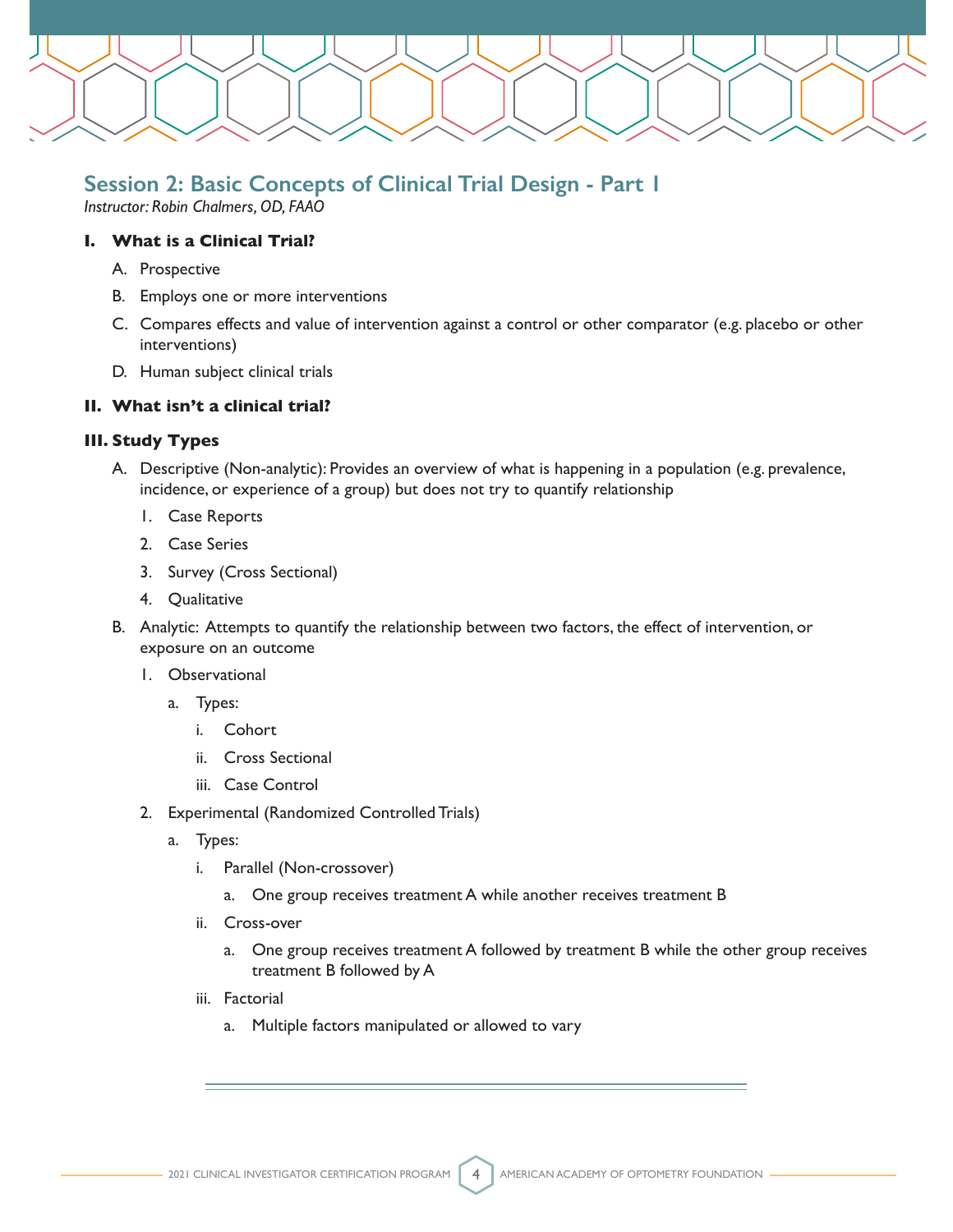

## **Session 3: Basic Concepts of Clinical Trial Design - Part 2**

*Instructor: Bill Gleason, OD*

## **I. Design of Clinical Trials**

- A. Purpose
	- 1. Safety and efficacy
	- 2. Marketing claims (for regulatory)
- B. Study Objectives or Hypotheses
	- 1. Masking
		- a. Prevent bias (not always possible)
			- i. How it helps
		- b. Single, double, triple
			- i. May require more staff
	- 2. Maintaining a confidential, local log which links the study identification (ID) with the patient record ID
	- 3. Randomization
		- a. Definition
		- b. Helps prevent bias
		- c. Methods
- C. Human Pharmaceutical Trials
	- 1. Phase I
		- a. Proves no harm
			- i. Small number of participants (usually less than 100)
			- ii. Tests various doses of a drug to find appropriate dose
	- 2. Phase II
		- a. Assesses whether a drug has clinical efficacy
		- b. Usually involves 100-300 participants
		- c. Verifies dosage and frequency by increasing number of exposures
	- 3. Phase III
		- a. Demonstrates conclusively how well a drug works
		- b. Assess safety and efficacy
		- c. Usually involves 100-1000 subjects
		- d. Multiple locations
		- e. Representative subject population
	- 4. Phase IV: Post-market
		- a. Occurs after FDA approval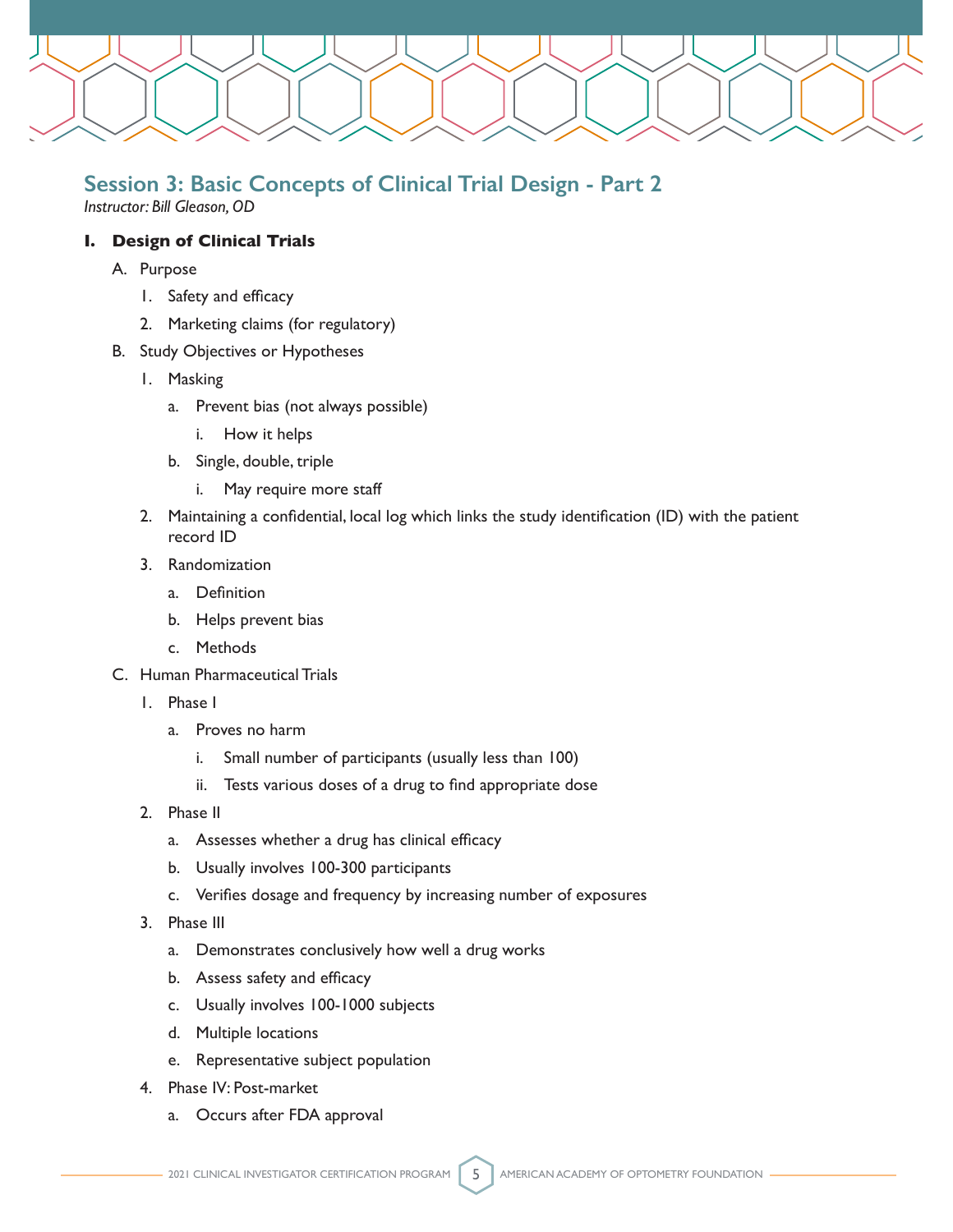

- b. Further monitoring of drug in real-world environment
	- i. E.g. Continuous wear contact lenses, pediatric trials, etc.
- c. Very large population, multi-center
- D. OTC Drug Trial
- E. Medical Device Trials
	- 1. Medical Device
		- a. "Any article, instrument, apparatus, or machine that is used in the prevention, diagnosis, or treatment of illness or disease, or for detecting, measuring, restoring, correcting, or modifying the structure or function of the body for some health purpose."(World Health Organization)
		- b. In different jurisdictions, there may be differences within medical devices (e.g. invasiveness/ insertion/radiation, etc.)
	- 2. Stages
		- a. Pilot/Early Feasibility/First-in-Human
			- i. Usually 10-30 subjects
			- ii. Collect preliminary safety and device performance data
			- iii. Guides device modifications and/or future study design
		- b. Traditional Feasibility
			- i. Usually 20-30 subjects
			- ii. Assess safety and efficacy
			- iii. Guides design of pivotal study
		- c. Pivotal
			- i. Number of subjects in the 100s
			- ii. Confirms clinical efficacy, safety, and risks
		- d. Post-Market
			- i. Number of subjects in the 1000s
			- ii. Monitors long term effectiveness, safety, and usage in general population
			- iii. May be mandated by FDA for devices with pediatric indication (myopia control contact lenses or spectacles)
			- iv. Unscheduled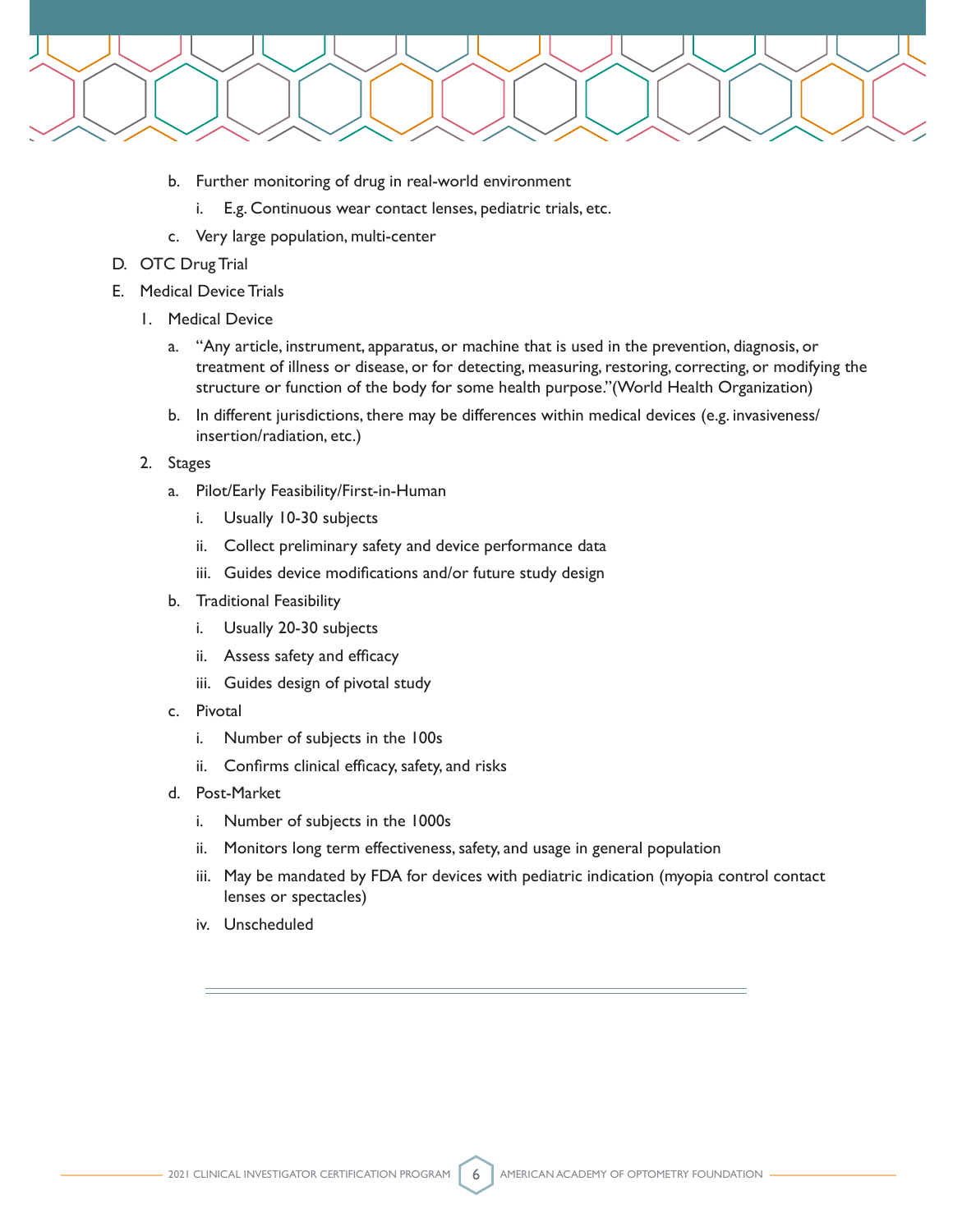

## **Session 4: Basic Concepts of Clinical Trial Design - Part 3**

*Instructor: Thomas Quinn, OD, MS, FAAO*

## **I. Adverse Events (AE)**

- A. Timely reporting to study sponsor is imperative
	- 1. Depends on type of adverse event and IRB
- B. Classifications
	- 1. Adverse event
	- 2. Serious adverse event
	- 3. For contact lens studies
		- a. Significant adverse event
		- b. Insignificant adverse event
- C. Are they related or not related to investigational treatment?
- D. Collect any AE for the participant during the study
	- 1. Include collecting data on administered, on-going, or completed treatments (allows for comparison to baseline data collected at the beginning of the study to help determine if pre-exsisting conditions worsened)

## **II. Study Flow**

- A. Interaction with study sponsor
- B. Evaluation of protocol
- C. Acceptance of participation with sponsor
- D. Assign/hire study team members
- E. Make sure all Good Clinical Practice (GCP) training is up to date
- F. IRB submission
- G. IRB revisions
- H. IRB approval
- I. Recruitment
- J. Informed consent
- K. Eligibility/exclusion criteria
- L. Randomization
- M. Visits
	- 1. Date ranges
		- a. Enrollment period
		- b. Individual visits
	- 2. Types of Visits
		- a. Screening
			- i. Inclusion/exclusion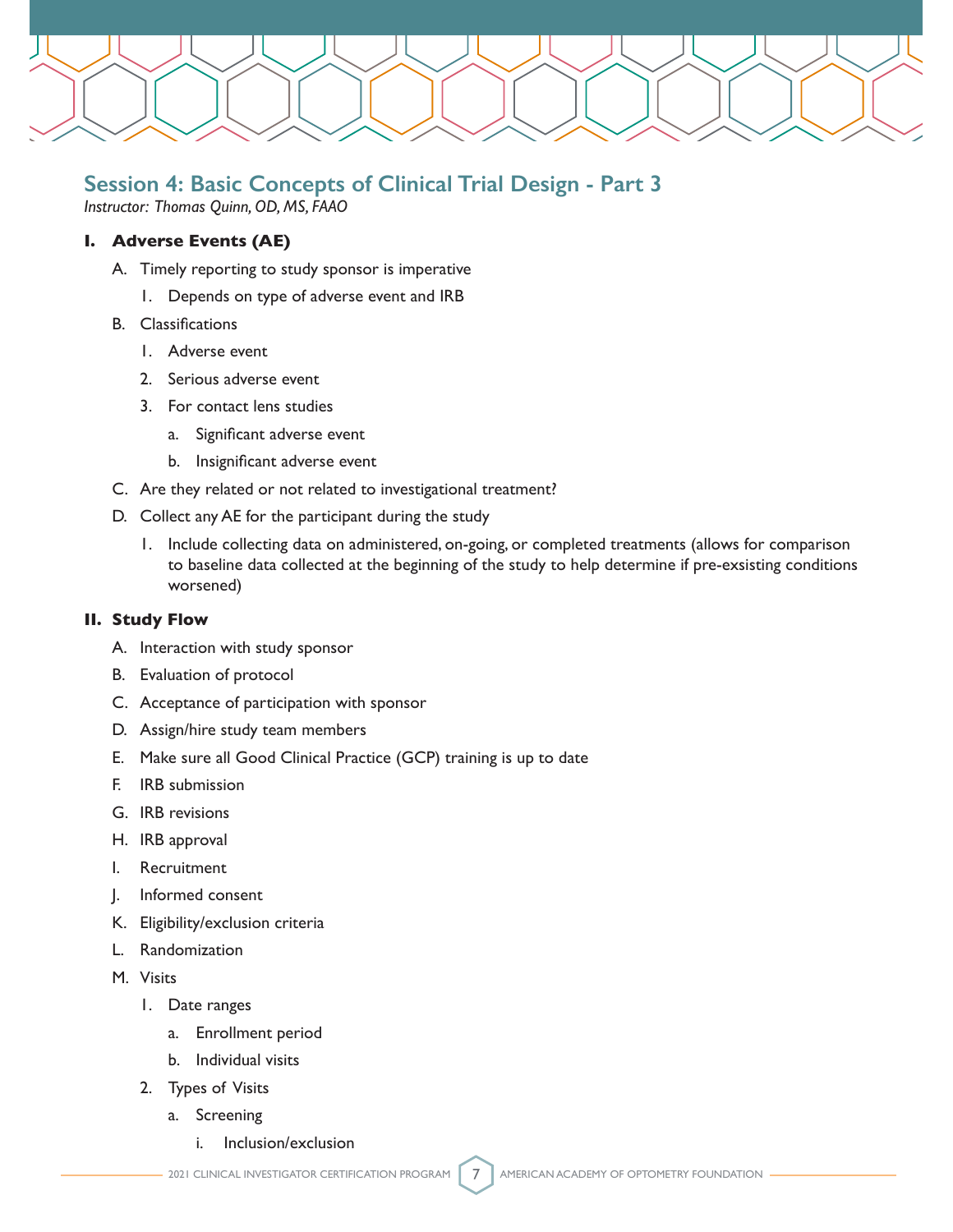

- b. Baseline (Begin treatment)
	- i. Randomization
- c. Follow-up
- d. Exit

## **III. Clinical Trial Endpoints**

- A. Primary
- B. Secondary
- C. Tertiary
- D. Exploratory

## **IV. Source Documents vs. Case Report Forms (CRF)**

#### **V. Trends in Clinical Trial Designs\***

- A. Migration of more clinical trials to North America
	- 1. Increase new investigators
		- a. 2010: 26%
		- b. 2020: 31%
- B. Focus on populations generalizability (e.g. FDA is looking for subject population representative of U.S.)
	- 1. Gender
	- 2. Ethnicity
- C. Higher investigator turnover for those that only do a few studies
- D. Nearly half of sites under-enroll  $\rightarrow$  increases length of enrollment time
- E. Most study funds go to contract service providers instead of "in-house"
- F. Increase in tertiary endpoints  $\rightarrow$  increased complexity  $\rightarrow$  relaxed recruitment criteria (number one reason for protocol amendments)
- G. Twice as much data collected today versus 10 years ago; most to prove tertiary endpoints
- H. The Future
	- 1. Increased complexity
		- a. Supported by computerization
	- 2. More options for volunteers (subjects)
		- a. Remote technology

*\* Future State of Clinical Research, Ken Getz, MBA, Tufts Univ. School of Medicine, webinar 4/29/2020*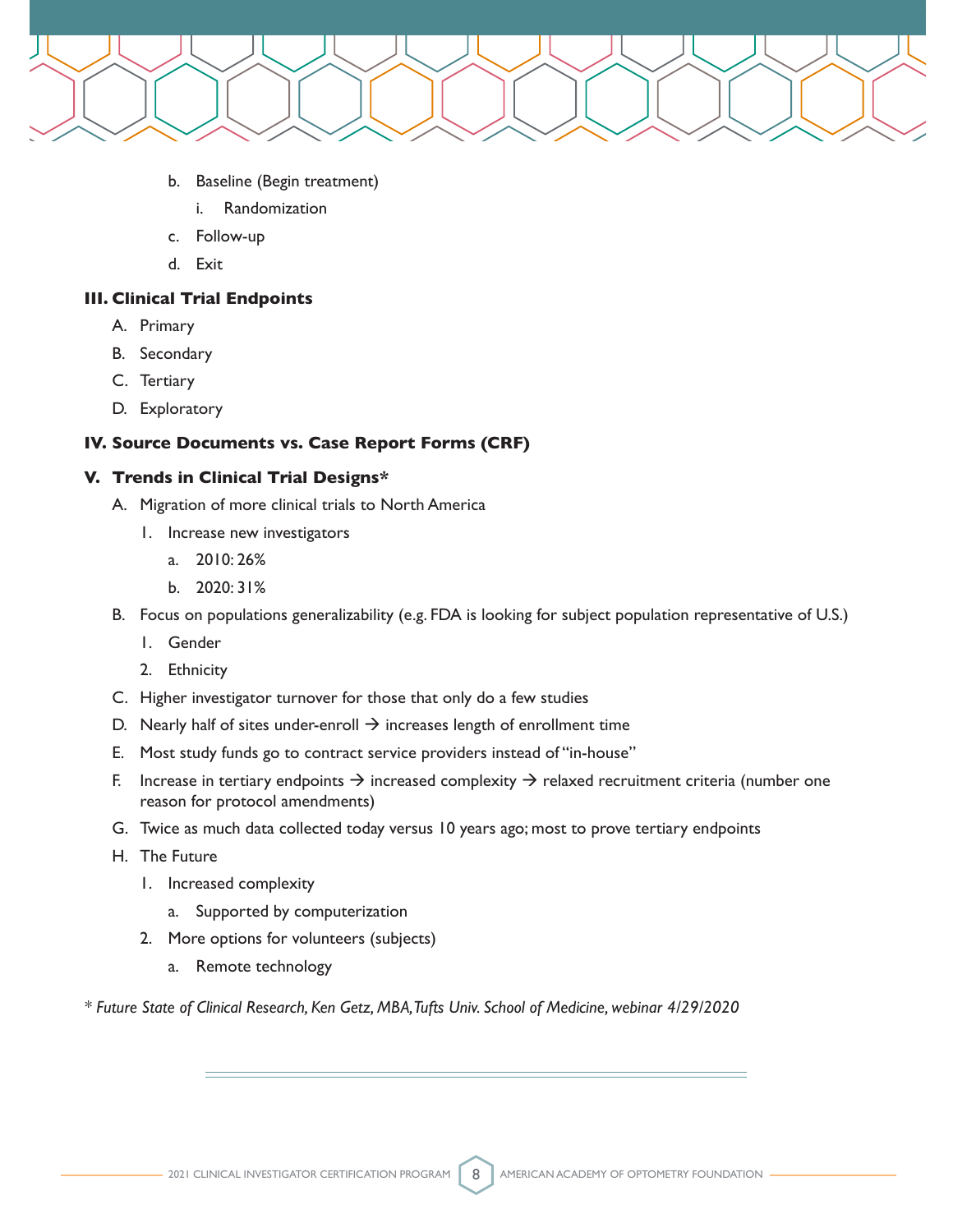

## **Session 5: Concepts Related to Human Subjects Research - Part 1**

*Instructors: Allison Summers, OD, MCR, FAAO & Jack Phu, OD, PhD, FAAO*

## **I. Good Clinical Practice (GCP) Training Certification**

- A. Review history of clinical trials in the United States
- B. Ensures rights, safety, and well-being of human subjects
- C. Ensures clinical trials are conducted with rigor and integrity
- D. Ensures data collected is reliable
- E. Refreshed based on the schedule of your institute and/or sponsor (time frames may vary)
- F. National Institutes of Health (NIH)/Collaborative Institutional Training Initiative (CITI) options
- G. Additional device requirements may vary depending on country/state regulations
- H. Oversight/regulations may vary for non-device and non-drug studies

## **II. Investigational Review Board (IRB) and Ethics Committees**

- A. Definition and purpose
	- 1. Patient protection
- B. Approval required (Regardless of intent to publish)
- C. Approves protocol
- D. Approves informed consent/assent documents
- E. Approves study site
- F. Approves study modifications and renewals
- G. May elect to audit your study
- H. Check with study sponsor on who is paying for IRB review; it can be costly
- I. Reliance agreements between local IRB and central IRB
- J. Protection against liability

## **III. Data and Safety Monitoring Committee (DSMC) and other institutional requirements**

A. DSMC is independent and advises on continuation or stopping study based on safety and efficacy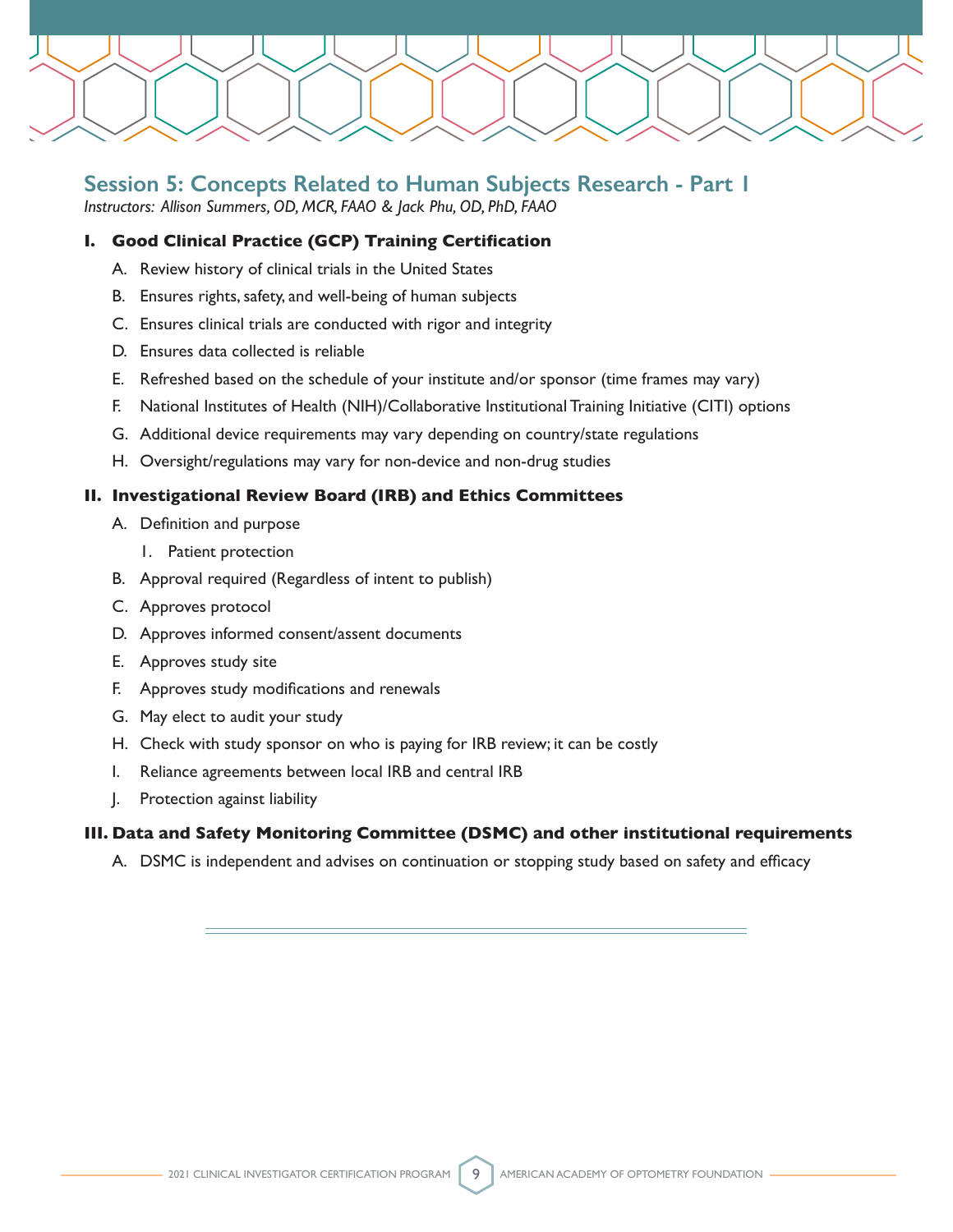

## **Session 6: Concepts Related to Human Subjects Research - Part 2**

*Instructors: Allison Summers, OD, MCR, FAAO & Jack Phu, OD, PhD, FAAO*

## **I. Informed Consent and Ethical Considerations**

- A. Informed Consent
	- 1. Basic Elements
		- a. Description of Clinical Investigation
		- b. Risks and Discomforts
			- i. Handling of incidental findings
		- c. Benefits
		- d. Alternative Procedures or Treatments
		- e. Confidentiality
		- f. Compensation and Medical Treatment in Event of Injury
		- g. Contacts
			- i. How to contact an appropriate individual for pertinent questions about the clinical investigation, the subjects' rights, and in case of an emergency
			- ii. Includes names and telephone numbers
		- h. Voluntary Participation
		- i. Review for implicit bias
			- i. As inclusive as possible
			- ii. Scientifically sound reason for exclusion criteria
			- iii. No exclusions for convenience only (e.g. if including pregnant women would require a pregnancy test, adding expense and inconvenience, not justification for exclusion)
	- 2. Process
		- a. Quiet, private environment (e.g. examination lane) to:
			- i. Encourage subject to read consent form
			- ii. Ensure subject has the opportunity for questions/answers
			- iii. Accommodations and procedures for low literacy
			- iv. Accommodations and procedures for low vision
			- v. Accommodations and procedures for translation and interpretation
				- a. Coordinating center policy/central IRB policy
				- b. Local IRB/institution policy
				- c. Short forms
				- d. Certified medical interpreters
			- vi. Signed, dated copies for investigator and subject
			- vii. Once Informed Consent Document signed and witnessed, subject is considered enrolled and is assigned a study number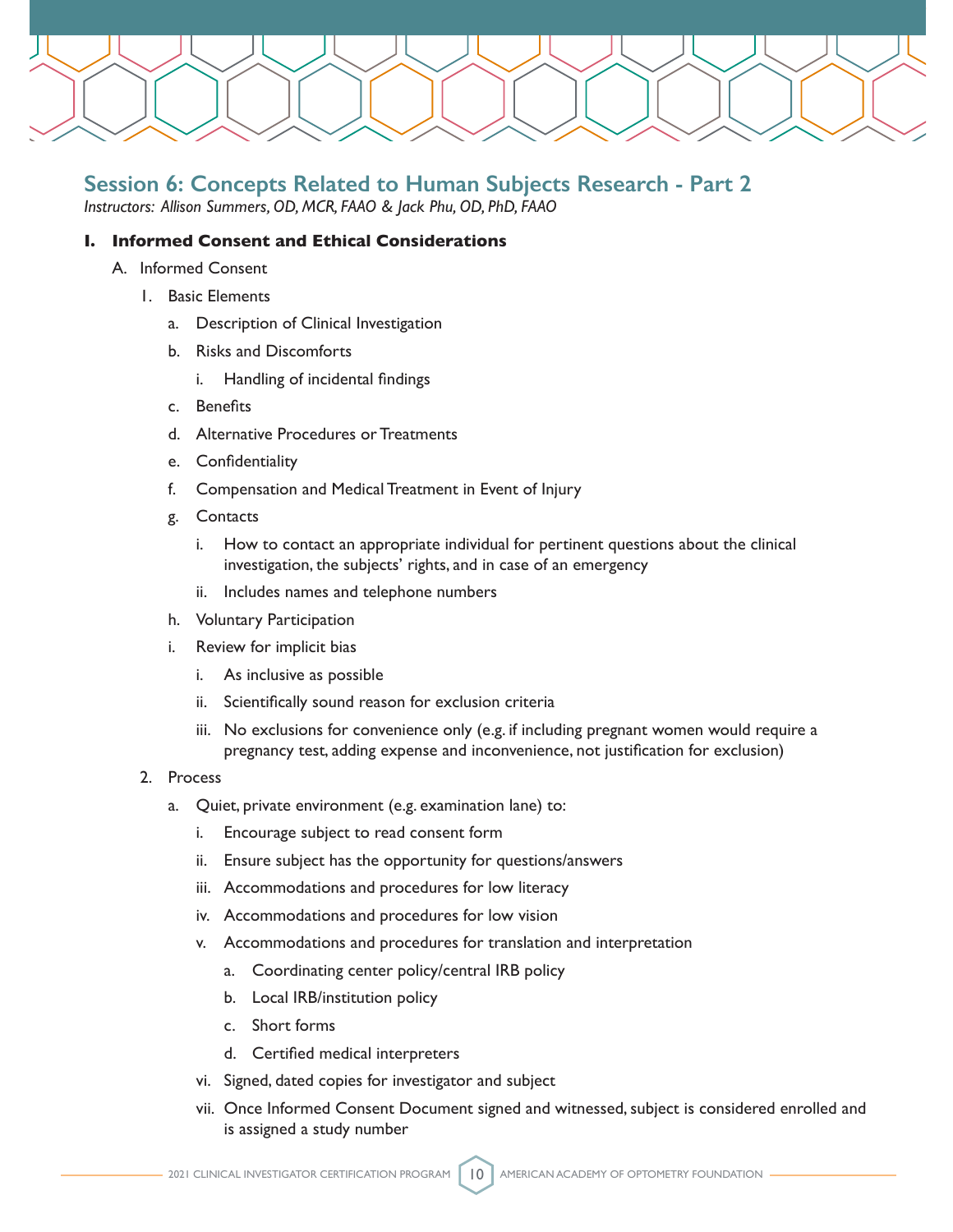

- B. Assent Form
	- 1. Developed to prevent children from unwittingly being volunteered for studies by guardians for profit. Written in age-appropriate language.
	- 2. Children under 18 years sign
		- a. Minimum age is IRB dependent (often 7 yo)
	- 3. Children above a certain age, dependent on central and local IRB
	- 4. Special exceptions not requiring assent
	- 5. Licensed investigator signs
		- a. Stating the investigation was explained to the minor
	- 6. Parent or legal guardian signs consent form
		- a. Cannot be foster parent or grandparent
- C. Legally Authorized Representative
	- 1. Developed to protect the rights of adults who are cognitively impaired or otherwise unable to give informed consent
- D. Revocation of Consent
	- 1. E.g. Study intervention discontinuation versus study participation discontinuation versus revoking the consent
	- 2. Processes need to be in place to ensure that clinical care is not compromised (part of the Ethics Committee Review)
	- 3. How is previous data handled?

## **II. How to Offer Study Participation**

- A. Differentiating between research and clinical care
- B. Advertising and promotion to patients and referring doctors
- C. Cherry-picking your research participants
- D. Avoiding inappropriate enticements z

## **III. How to End an Individual's Study Participation**

- A. Lost to Follow-up/Attrition
	- 1. Reason
	- 2. Documentation of attempts to contact
		- a. Email, phone log, certified letter
- B. Discontinuation of study subjects
	- 1. Subject withdraws from study
	- 2. Investigator withdraws subject
	- 3. Sponsor stops study
	- 4. Regulatory agency stops study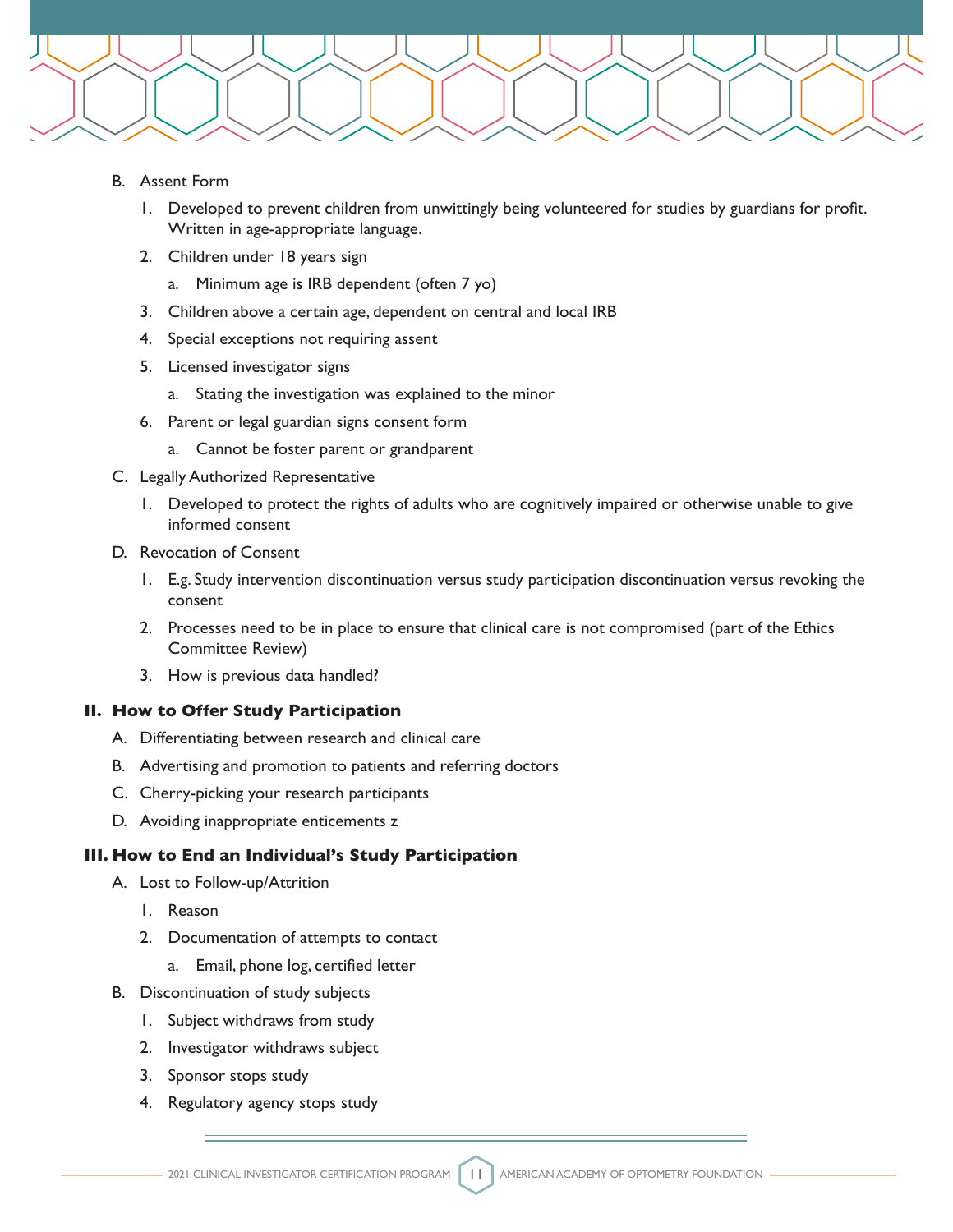

## **Session 7: Avoiding Data Bias and Error; Statistics Specific to Clinical Trials**

*Instructor: Jack Phu, OD, PhD, FAAO*

## **I. Avoiding Bias and Data Error**

- A. Know and follow the protocol
- B. Have a method
- C. Adhere to randomization schedule
- D. Adhere to masking
- E. Selection bias how to identify deviations from protocol
- F. Making corrections
	- 1. Paper
		- a. Use ball point pen (black or blue preferred; no gel pens)
		- b. No white out
		- c. Draw a single, horizontal line through error
		- d. Write the correction
		- e. Initial and date the correction
	- 2. Electronic
		- a. Varies with system
			- i. Many will have keystroke logs

## **II. Review Basics in Statistics Specific to Clinical Trials and Comparative Studies**

- A. Generating appropriate subject number
- B. Generating randomization codes
- C. Descriptive statistics
- D. Standard deviation
- E. What is normative data?
- F. Count data, proportions, Fisher's exact test, and McNemar's test
- G. Students' t-tests
- H. Analysis of Variance (ANOVA)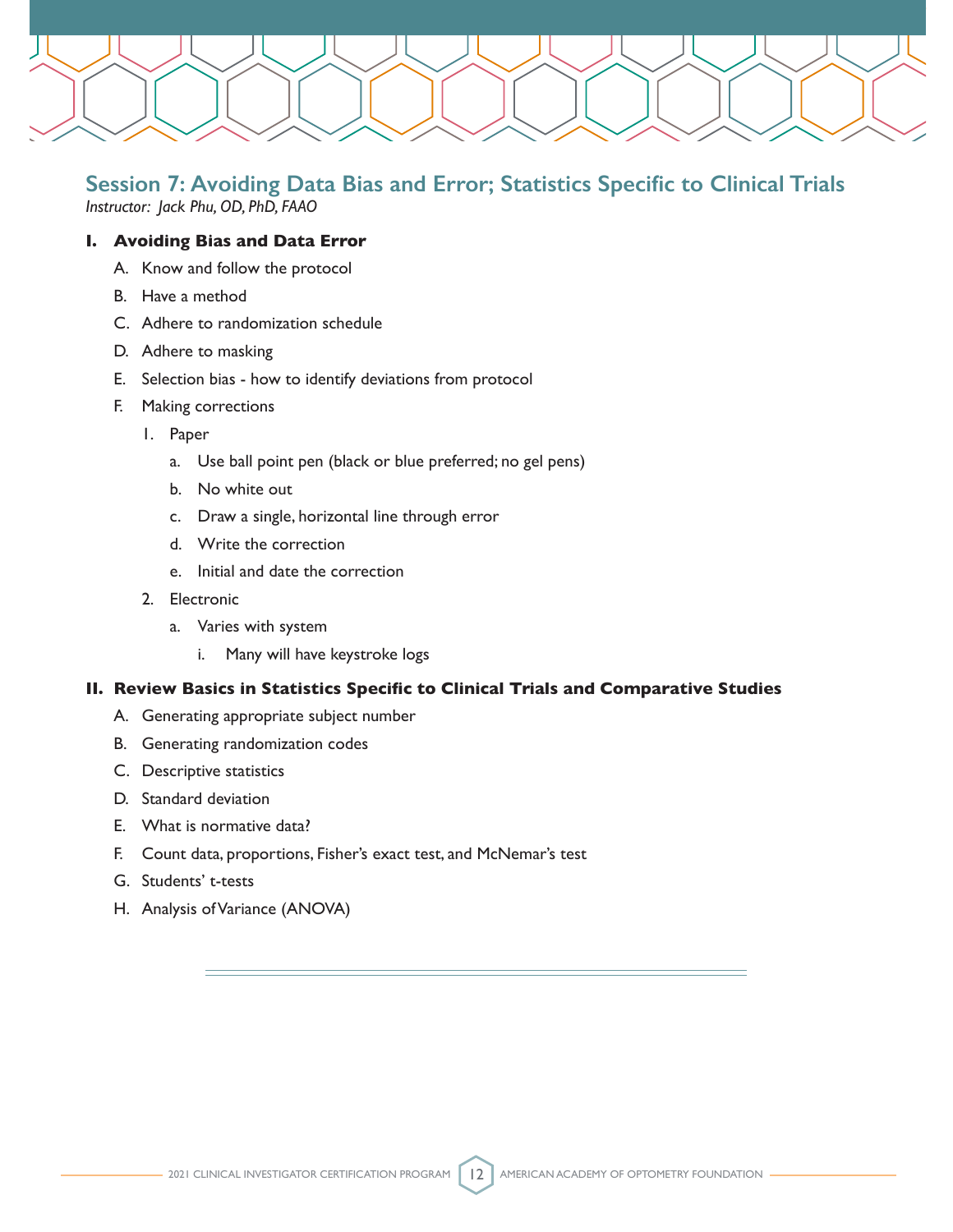

## **Session 8: Administrative/Management Aspects of Research**

*Instructor: Amy Nau, OD, FAAO*

## **I. Investigator Qualification Documentation**

- A. Universal Documents
	- 1. Documentation of human subject protection and Good Clinical Practice (GCP) training
	- 2. Updated investigator and sub-investigator Curriculum Vitae (including study coordinator; often signed and dated)
	- 3. Optometry license for the Primary Investigator (PI) and co-investigators, if licensed
	- 4. Certificate of Insurance
- B. Study-specific Documents
	- 1. Non-Disclosure Agreement
	- 2. Signed Investigator Agreement
	- 3. Signed Financial Disclosure Forms for the PI and co-investigators (including study coordinator)
	- 4. Signed Protocol Page
	- 5. Delegation of Authority Log
	- 6. Certification of Electronic Data Entry
		- a. May be combined with Delegation of Authority Log
		- b. Certifies electronic signature
	- 7. Statement of Investigator (FDA Form 1572 or equivalent)
		- a. Understands study protocol
		- b. Agrees to:
			- i. Supervise or conduct the investigation trial according to the current study protocol
			- ii. Report all adverse events
			- iii. Obtain informed consent
			- iv. Maintain adequate and accurate records
			- v. Accept oversight by Investigational Review Board (IRB)

## **II. Clinical Site Visits/Inspections**

- A. Frequency
	- 1. Occurs more often (one-third of sites) in clinical studies involving an FDA Investigational Device Exemption (IDE)
		- a. The purpose of the study is to evaluate effectiveness and safety of a new treatment such as an eyedrop or contact lens
	- 2. For a site inspection, provide full disclosure on any issues relating to study
		- a. If you do not know, say so
		- b. Do not lie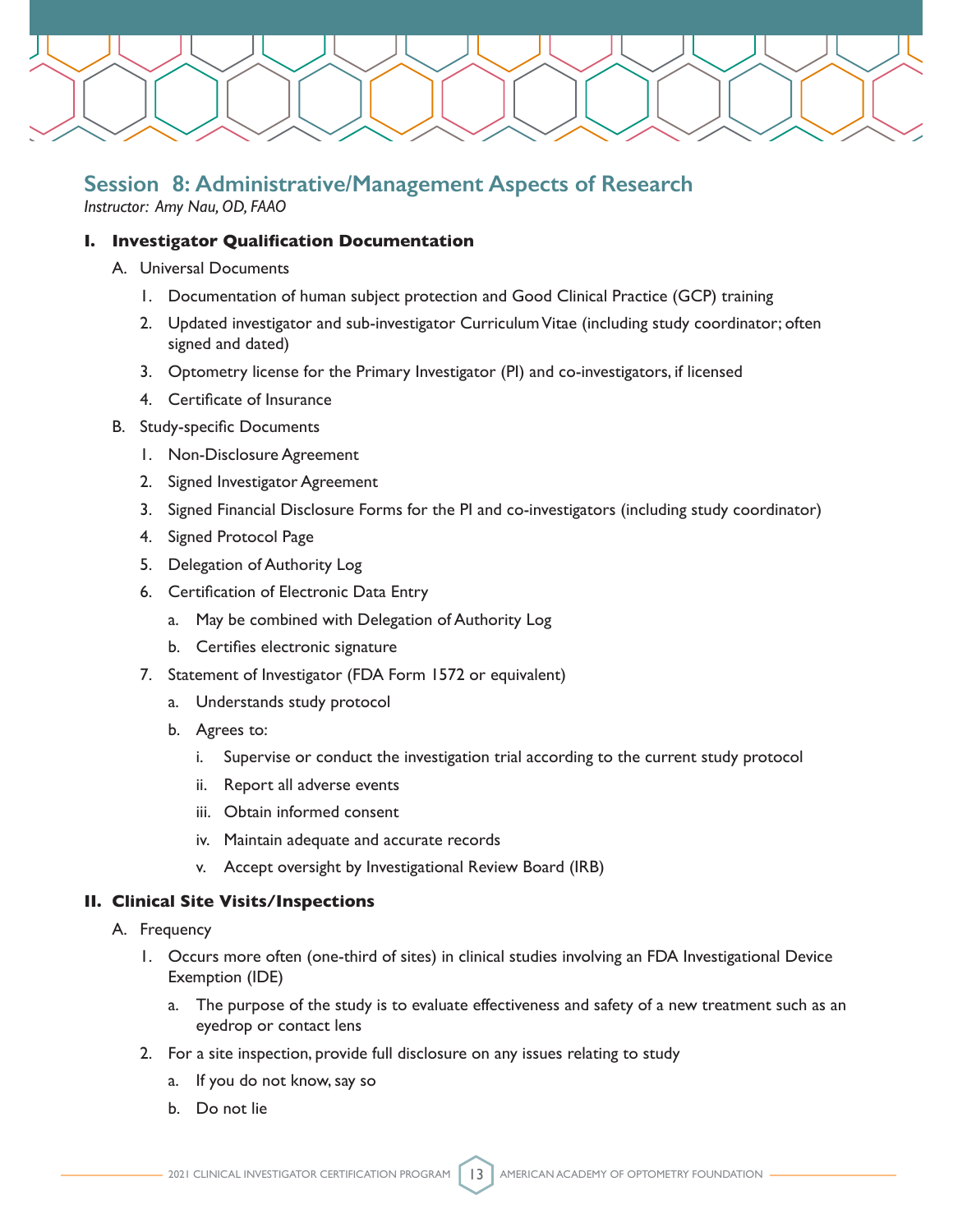

- 3. Be professional
- 4. Be prepared, organized, and available during visit
- 5. Access to records for study subjects only
	- a. Institutional rules likely require study team present
- 6. Demonstrate safe storage of documents/investigational products
- B. Safe storage of documents/investigational product
	- 1. Institutional and study group rules
	- 2. HIPAA regulations
	- 3. Computer security
	- 4. Drug versus device storage
	- 5. Length of storage requirements for documents
		- a. Varies by state
		- b. Pediatrics versus adults
- C. Pearls
	- 1. Ensure your research data is always entered into the Case Report Form (CRF) completely at the time of the study visit
	- 2. Ensure legibility (ALCOA)
	- 3. Ensure you regularly audit your study documents
	- 4. Ensure you have an organized study binder
	- 5. Ensure study information is not spread all over your office
		- a. The local IRB will specify how information is to be stored
		- b. May include password protected electronic documents
			- i. Ensure digital data is also compliant and protected

## **III. Contents and Maintenance of Study Binder**

- A. Contents include:
	- 1. Study Protocol and Amendments
	- 2. The local IRB Approvals and Correspondence
	- 3. Investigator Qualifications Documents
	- 4. Financial Disclosure Forms
	- 5. Study Correspondence (keep up to date with e-mails and mailed communications)
	- 6. Enrollment Linking Log
	- 7. Informed Consent Documents (signed copies kept here)
	- 8. Delegation of Authority Form
- B. Maintenance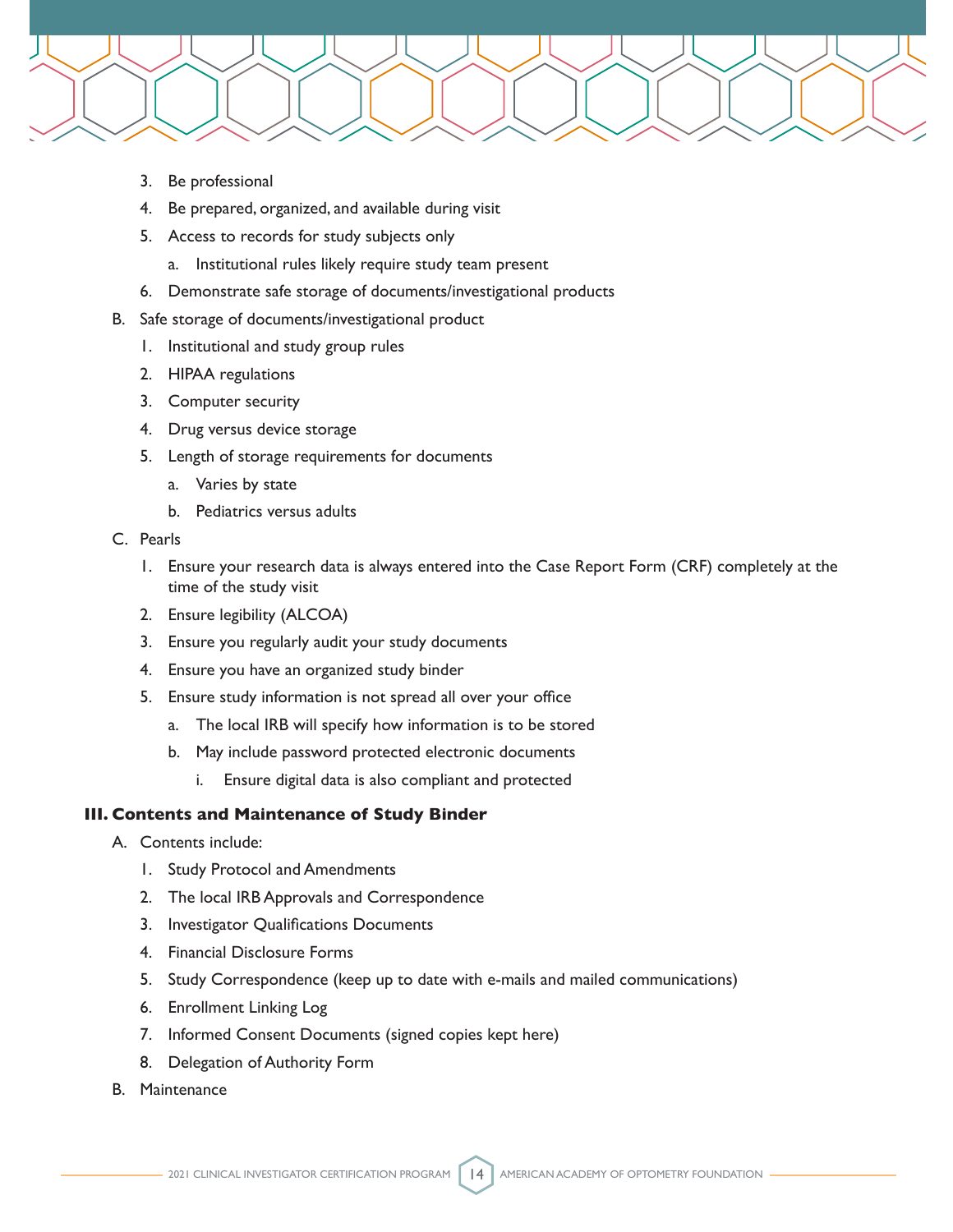

## **IV. Characteristics of a Good Clinical Site**

- A. Investigator/Sub-investigator
	- 1. Committed
	- 2. Knowledgeable and willing to learn
	- 3. Detailed
	- 4. Resilient (e.g. may not be able to control timing)
	- 5. Flexible (e.g. may need to sign documents in a different way)
	- 6. Comprehensive
	- 7. Responsive
	- 8. Inclusive recruitment plan
	- 9. Appropriately trained
	- 10. Able to juggle the demands of clinical care with study responsibilities
	- 11. Able to evaluate a protocol to determine if it is feasible from a time management perspective, staff availability, and financial standpoint to engage in the study
- B. In-office coordinator
	- 1. Key to success
		- a. Pearl: Experience can be invaluable, particularly if you are inexperienced
	- 2. Organized
	- 3. Detailed
	- 4. Understands the gravity of responsibilities
	- 5. Able to recruit a diverse range of subjects
	- 6. Good communicator
		- a. Bilingual may be helpful
	- 7. Needs:
		- a. Time to dedicate to managing study
		- b. Human subjects and Good Clinical Practice (GCP) training
		- c. Understanding of protocol
			- i. May be the one to discuss study with patients
		- d. Shipping training
- C. Diversity and inclusion
	- 1. Individuals from diverse backgrounds strengthen the team, lead to innovative thinking, and encourage enrollment of diverse subjects which increases the generalizability of the study
	- 2. Include diverse individuals in your local research team
	- 3. Encourage diverse individuals to join the larger research network
	- 4. Suggest diverse individuals to those selecting sites
	- 5. Provide mentorship and career support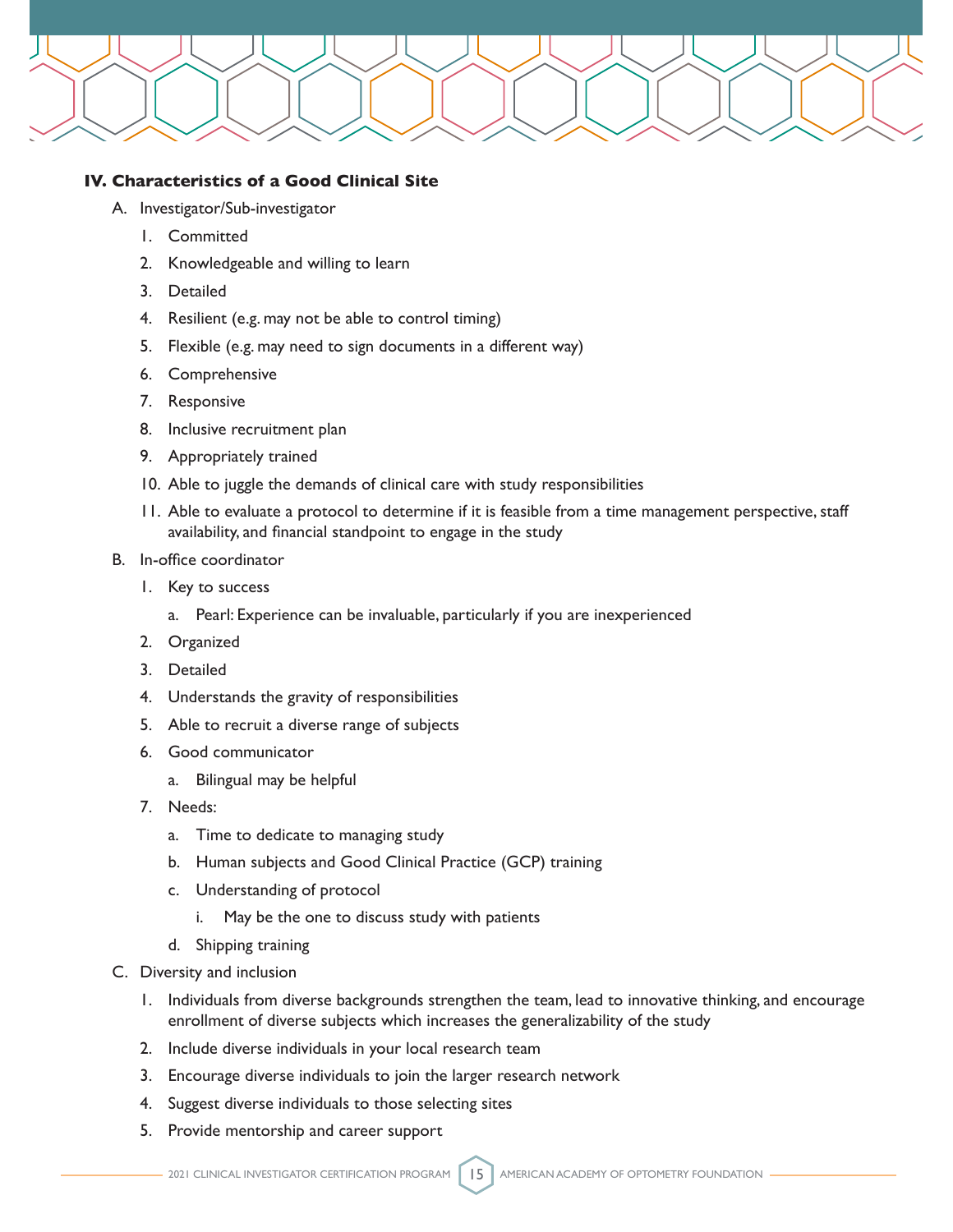

- 6. Provide an inclusive and welcoming work environment at your site
- 7. Advocate for an inclusive and welcoming atmosphere in the larger research network meetings
	- a. Access/timing for single parents
	- b. Celebrate diversity
	- c. Interrupt inappropriate comments
	- d. Use your position to advocate for those who may feel uncomfortable speaking up
- D. Appropriate patient base for the proposed study
	- 1. Demographics (disease, age, ethnicity, other inclusion criteria)
	- 2. Is the study designed in a way that your patient population will be able to enroll, complete treatment and follow up visits?
		- a. Patient payments amount and method appropriate for your setting
		- b. Transportation
		- c. Home tech, internet, or other requirements
		- d. Translation services (written consent and other documents)
		- e. Interpreter services (verbal consent process and all visits)

#### E. Office Culture

- 1. Support of superiors
- 2. Efficient office systems
- 3. Support of peers and staff
- F. Physical space
	- 1. Set-up to accommodate chosen group from above
		- a. E.g. If performing pediatric studies, have games/children's books in reception area
	- 2. Space for study materials (e.g. logMar acuity charts)
	- 3. Locked rooms/cabinets for study binders
	- 4. Private area for informed consent process (e.g. examining lane)
	- 5. Appropriate equipment
		- a. Maintained and calibrated; must have some authority to purchase/replace/repair equipment needed for study
		- b. Log documentation above
	- 6. Compatible office systems with conduct of study
		- a. Easily searched patient database
		- b. Schedule allows for timely study visits
		- c. Examination lanes/equipment availability
		- d. Co-investigator(s)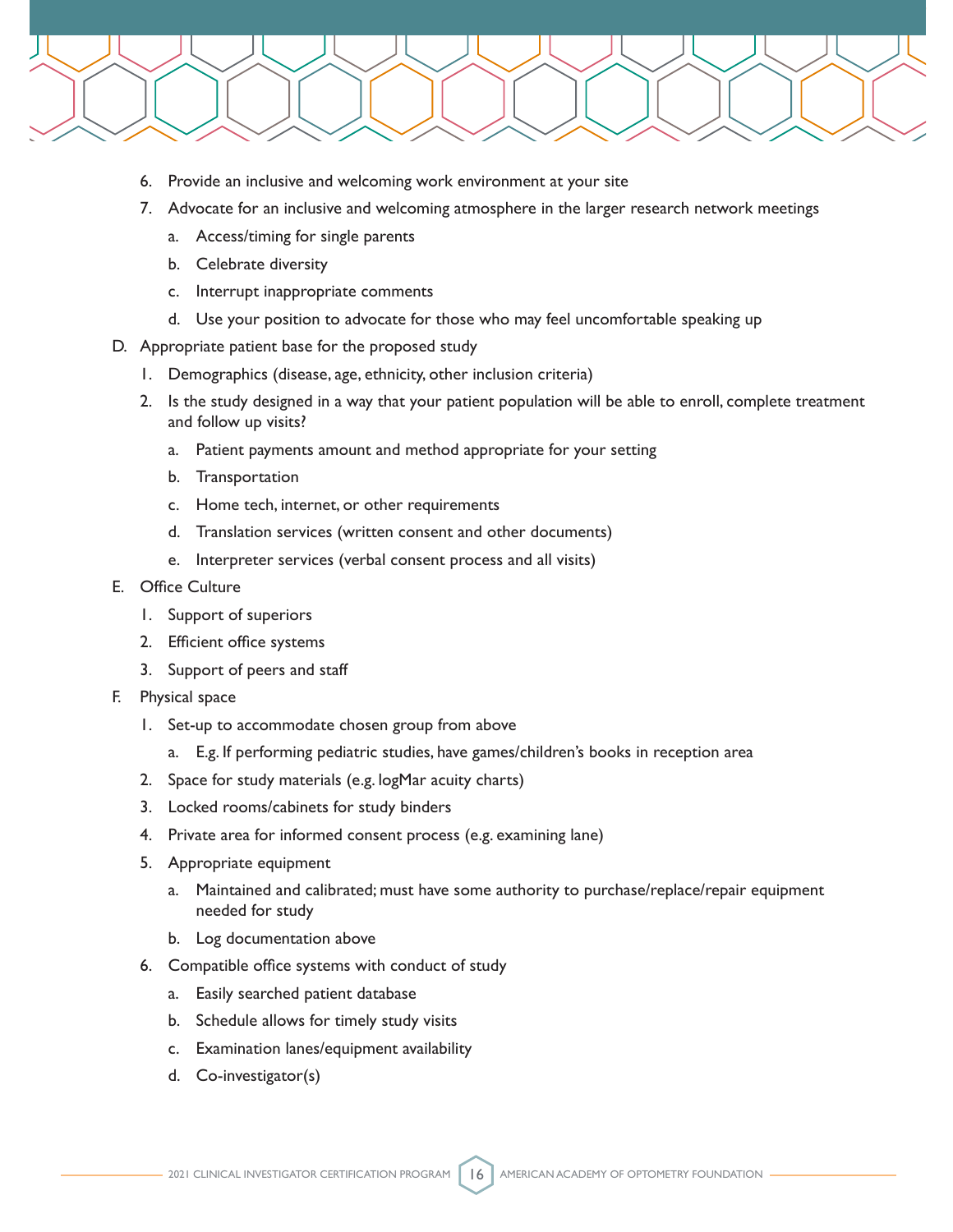

- 7. Front desk schedule needs to:
	- a. Flag study visit:
		- i. For check-in and checkout
		- ii. For billing
		- iii. For documentation of study activity
	- b. Reflects that study visits took place
- G. Adequate time to conduct study is paramount
	- 1. Primary Investigator must have time to supervise study, conduct study visits in addition to seeing patients
	- 2. Clinical staff participating in study
	- 3. Regular meetings with study staff

## **V. Practical Considerations**

- A. Scheduling considerations
	- 1. Do not "squeeze this in"
- B. Staffing considerations
	- 1. Compensation
		- a. Funding allocation and recruitment policies should reflect no coercion
	- 2. Time required for training

## **VI. Closing Recommendations/Best Practices**

- A. Pitfalls to avoid
- B. Key past learning experiences